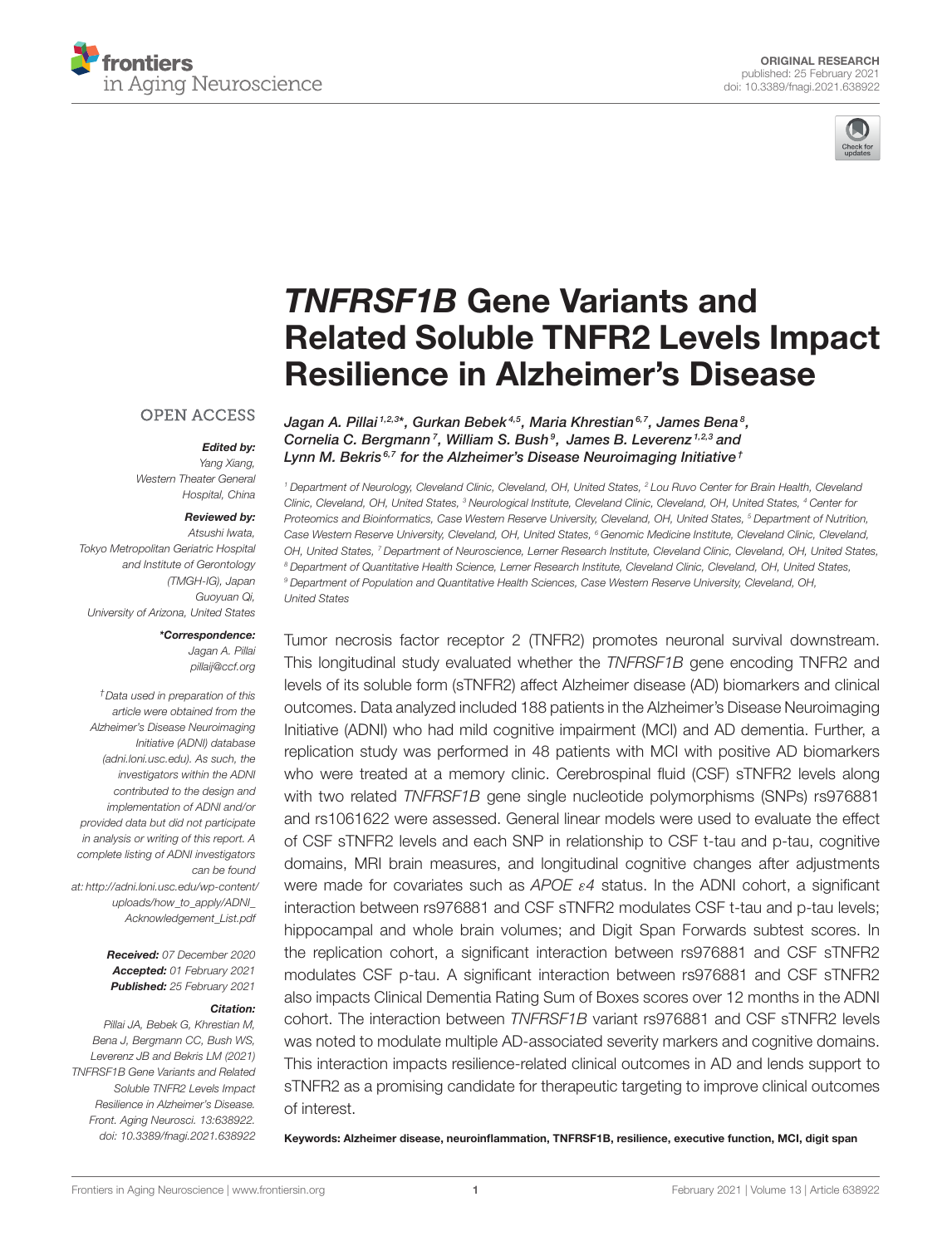# INTRODUCTION

Alzheimer disease (AD) is paradigmatically characterized by the presence of amyloid β plaques and tau neurofibrillary tangles in the brain. However, the cognitive and behavioral phenotypes of AD and their related CSF and MRI biomarker signatures can vary among patients, and molecular factors beyond amyloid β and tau likely play a role in this heterogeneity [\(van der Vlies et al., 2009;](#page-11-0) [Whitwell et al., 2012;](#page-11-1) Dubois et al., [2014;](#page-10-0) [Risacher et al., 2017;](#page-10-1) [Pillai et al., 2019a\)](#page-10-2). Multiple studies have evaluated APOE ε4 and other genes that may be related to the various MRI and clinical endophenotypes of AD [\(Hohman et al., 2014;](#page-10-3) [Saykin et al., 2015;](#page-11-2) Louwersheimer et al., [2016;](#page-10-4) [Therriault et al., 2020\)](#page-11-3). Elucidating the interplay between genetic factors and these clinical phenotypes is crucial to developing precision medicine interventions and understanding cognitive "resilience," a term used to describe better-thanexpected cognitive performance in relation to the degree of AD pathology [\(Negash et al., 2013;](#page-10-5) [Arenaza-Urquijo and Vemuri,](#page-9-0) [2018\)](#page-9-0).

Accumulating evidence supports that inflammation-related changes may play a role in AD [\(Perry et al., 2010;](#page-10-6) Wyss-Coray and Rogers, [2012\)](#page-11-4). We recently reported that key inflammatory analytes in the CSF related to rapid cognitive decline are pro-inflammatory among patients with the mild cognitive impairment (MCI) stage of AD (MCI-AD) (Pillai et al., [2020\)](#page-10-7), whereas a cell-protective analyte profile is noted in the CSF correlating to neurodegeneration markers [\(Pillai et al., 2019b\)](#page-10-8). Among the analytes that showed consistently high correlation with CSF t-tau, p-tau, and neuron-specific enolase was CSF soluble tumor necrosis factor receptor 2 (sTNFR2) [\(Pillai et al., 2019b\)](#page-10-8). TNFR2 activation has been shown to promote downstream antiapoptotic responses and protect against oxidative stress-induced neuronal death and neurodegeneration [\(Fischer et al., 2011;](#page-10-9) Dong et al., [2016\)](#page-10-10). sTNFR2 results from alternative splicing/shedding from membrane bound TNFR2 and, upregulation of the TNFR2 receptor is thought to be reflected in elevated sTNFR2 levels during inflammation [\(DeBerge et al., 2015\)](#page-10-11). The TNFRSF1B gene (also known as TNFR2) and its variants have previously been linked with inflammatory responses, inflammatory disease outcomes, and rate of cancer progression [\(Fairfax et al., 2011;](#page-10-12) [Steenholdt et al., 2012;](#page-11-5) [Singhal et al.,](#page-11-6) [2016\)](#page-11-6), but the role of these gene variants in AD has yet to be elucidated.

We therefore sought to determine whether sTNFR2 and related TNFRSF1B gene variants affect the relationship between the biomarkers of tau pathology, MRI measures of disease severity, and cognitive outcomes. Our main hypothesis was that key TNFRSF1B gene variants and associated CSF sTNFR2 levels would modify AD biomarker levels of t-tau and ptau, MRI brain volumes, and cognitive outcomes. After performing this analysis for patients enrolled in the Alzheimer's Disease Neuroimaging Initiative (ADNI), we evaluated the reliability of the findings by assessing the same factors in a group of patients with MCI-AD who were treated at a memory clinic.

# MATERIALS AND METHODS

For the ADNI study, all patient consent was obtained according to the Declaration of Helsinki, and the study was approved by local Institutional Review Boards. For the replication memory clinic cohort, all patients provided written informed consent, and CSF, plasma, and DNA samples were collected for the Lou Ruvo Center for Brain Health Aging and Neurodegeneration Biobank following approval by the Cleveland Clinic Institutional Review Board.

#### Study Design

A multistage study design was used to collect and replicate findings in two independent cohorts (the ADNI cohort and the replication memory clinic cohort) for which data regarding TNFRSF1B variants, CSF sTNFR2, and CSF AD biomarkers and cognitive variables were available. The CSF data used in this analysis were cleaned and quality controlled according to methodology described previously<sup>[1](#page-1-0)</sup>.

#### ADNI Cohort

ADNI is a longitudinal multicenter study designed to develop clinical, imaging, genetic, and biochemical biomarkers for the early detection and tracking of AD. The eligibility criteria for ADNI-1 (the first phase of the project) are described in the ADNI-1 protocol (available at [http://adni.loni.usc.edu/](http://adni.loni.usc.edu/methods/documents/) [methods/documents/\)](http://adni.loni.usc.edu/methods/documents/). Briefly, eligible participants were aged 55 to 90 years, spoke either English or Spanish, and had an informant who was able to provide an independent evaluation of functioning. Eligible participants had also completed at least 6 years of education (or had a work history sufficient to exclude intellectual disability).

Our final analysis cohort consisted of 188 patients from ADNI-1 for whom CSF sTNFR2 levels and genetic status related to the TNFRSF1B SNPs of interest were available. In addition CSF Aβ42 levels were available for 177 and t-tau and p-tau levels for 182 of these patients. Details regarding the Elecsys method used to measure ADNI AD biomarkers are provided elsewhere (Shaw et al., [2019\)](#page-11-7).

### ADNI Cohort: sTNFR2 Levels

Levels of sTNFR2 were measured in ADNI CSF samples using the RBM Discovery Multi-Analyte Profiling (MAP) v.1.0 panel (Myriad Genetics, Salt Lake City, Utah), which uses a Luminex platform (Myriad Genetics). Data obtained from "Biomarkers Consortium CSF Proteomics Project RBM Multiplex Data and Primer."

### ADNI Cohort: Genotyping

ADNI-1 patients were genotyped using Illumina's10 Human610- Quad BeadChip (San Diego, California), and intensity data were processed with GenomeStudio v2009.1 (Illumina). For this study, we analyzed two TNFRSF1B SNPs: rs976881 and rs1061622, which were found to be in linkage equilibrium in all populations

<span id="page-1-0"></span><sup>&</sup>lt;sup>1</sup> Biomarkers Consortium ADNI CSF Targeted Proteomics Project - Data Primer Version 28 Dec 2011. Available online at:<http://adni.loni.usc.edu/methods/> (accessed December 1, 2018).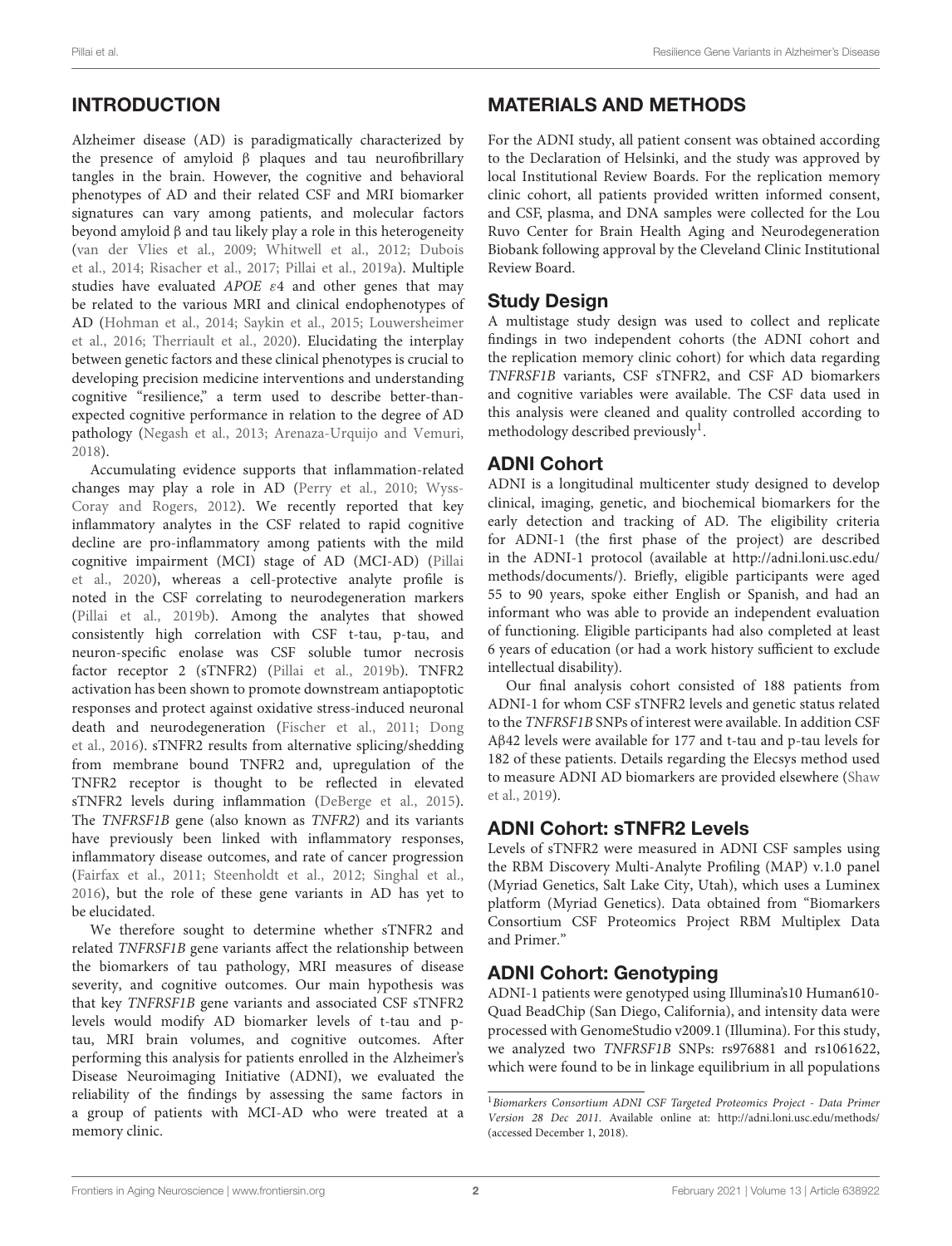$(R^2 = 0.022$  and  $D' = 0.50$ ; chi square = 108.34;  $p < 0.0001$ ) according to LDlink analysis [\(Machiela and Chanock, 2015\)](#page-10-13). These two SNPs are located within or in close proximity to the TNFRSF1B gene in the chr1p36 intronic 5' region (rs976881) and a missense coding variant in exon 6 (rs1061622). These SNPs were chosen based on their association with TNFRSF1B-related clinical outcomes and peripheral sTNFR2 levels [\(Glossop et al.,](#page-10-14) [2005;](#page-10-14) [Vistoropsky et al., 2010;](#page-11-8) [Medrano et al., 2014;](#page-10-15) Cohen-Woods et al., [2018\)](#page-10-16). Reference, heterozygous, and alternate alleles were T/T, T/C, and C/C, respectively, for rs976881, and G/G, G/T, and T/T, respectively, for rs 1061622. The reference and alternate allele notations were determined per the ADNI dataset based on calls from the International HapMap Project phase 3 data (Biffi et al., [2010\)](#page-10-17). APOE  $\varepsilon$ 4 genotyping data were obtained from the ADNIMERGE table.

# ADNI Cohort: Structural MRI Acquisition and Processing

In ADNI-1 patients with MCI or dementia, results from 1.5T MRI scans were performed at baseline, and these results (taken from the ADNIMERGE primary table) were used for this analysis [\(Jack et al., 2008\)](#page-10-18). The whole brain, ventricular volume, and hippocampal volume were the primary dependent variables, with intracranial volume used as a covariate in statistical models. These data are available as part of the ADNIMERGE package (downloaded on May 6, 2020).

#### ADNI Cohort: Neurocognitive Measures

Baseline neurocognitive scores for ADNI-1 patients with MCI or dementia were analyzed. All major cognitive domains included in ADNI were evaluated, including the Logical Memory delayed recall score to assess verbal episodic memory (Wechsler Memory Scale, Logical Memory subtest) [\(Wechsler, 1981\)](#page-11-9). Attention was assessed using the Digit Span subtest (Digit Span Forward and Digit Span Backward), and executive functioning was quantified using the Trail Making Test Part B, both from the Wechsler Adult Intelligence Scale [\(Wechsler, 1981\)](#page-11-9). Object naming was assessed using the Boston Naming Test [\(Kaplan et al., 1983\)](#page-10-19), and verbal fluency was assessed using a category fluency test (animals) [\(Strauss et al., 2006\)](#page-11-10). The Mini Mental State Examination (MMSE) [\(Folstein et al., 1975\)](#page-10-20) and Clinical Dementia Rating Sum of Boxes (CDR-SB) score [\(Morris, 1993\)](#page-10-21) were used to assess global cognition, and change in CDR-SB score over 12 months was used to assess longitudinal change in cognition.

### Replication Memory Clinic Cohort

A cross-sectional replication cohort consisting of 48 patients in the MCI stage of AD (MCI-AD) were recruited from a specialized memory clinic at Cleveland Clinic (Lou Ruvo Center for Brain Health, Cleveland site). Recruitment details have been described previously [\(Pillai et al., 2019b\)](#page-10-8).

The diagnosis of MCI-AD in these patients was confirmed by the presence of CSF Aβ42 and p-tau levels consistent with a diagnosis of AD as the primary etiology; the diagnosis was also based on consensus evaluation from two neurologists using published criteria [\(Albert et al., 2011\)](#page-9-1). A commercially available test (ADmark Alzheimer's Evaluation, Athena Diagnostics, Marlborough, Massachusetts) was used to measure CSF levels of Aβ42, t-tau, and p-tau. All patients met the CSF cutoffs of  $≤$ 530 pg/mL for Aβ42 and  $≥$ 60 pg/mL for p-tau, which are consistent with amyloid-positive status on Amyvid (florbetapir F18 injection) at our center. APOE status was determined with blood samples (10 ng per patient) dispensed into 96-well plates for TaqMan (Applied Biosystems, Waltham, Massachusetts) allelic discrimination assays for the detection of SNPs associated with APOE alleles (rs429358, rs7412). PCR was performed using a 9700 Gene Amp PCR system (Applied Biosystems) and an endpoint read in a 7500 Real-Time PCR system (Applied Biosystems) [\(Bekris et al., 2008\)](#page-10-22).

# Replication Memory Clinic Cohort: sTNFR2 Levels

CSF levels of sTNFR2 were assessed as described previously [\(Pillai et al., 2019b\)](#page-10-8). In brief, CSF was collected and analyzed by an independent laboratory via the RBM HumanMAP v.2.0, which is a subset of the RBM DiscoveryMAP v.1.0 used in the ADNI cohort; these platforms have the same quality control and thresholding process and are comparable. The lowest detectable dose of sTNFR2 was 0.0017 ng/mL. Samples of CSF were frozen within 15 min after collection and were processed (at −70°C in dry ice) and maintained at −80◦C (in a non-frost-free refrigerator). The samples were shipped frozen in a Styrofoam container with sufficient dry ice to maintain the temperature at <-70◦C for at least 48 h. Samples therefore underwent a single freeze-thaw cycle before analysis.

# Replication Memory Clinic Cohort: **Genotyping**

Genomic DNA was extracted from peripheral whole blood using standard protocols. Two TNFRSF1B SNPs (rs976881 and rs1061622) were characterized. TNFRSF1B variant allelic discrimination was performed using the 7500 Real Time PCR System and TaqMan SNP Genotyping Assays. The genotypes were determined based on sample clustering using the autocaller function of the Genotyping Application within Thermo Fisher Connect software.

# Replication Memory Clinic Cohort: Cognitive and Functional Measures

MMSE and Montreal Cognitive Assessment (MoCA) scores [\(Nasreddine et al., 2005\)](#page-10-23) obtained <6 months before AD biomarker testing were available for all patients. In addition baseline CDR-SB scores [\(Morris, 1993\)](#page-10-21) were available to characterize patients' cognitive and functional deficits.

### Statistical Analysis

Participants in ADNI-1 who had either MCI or AD dementia at baseline were merged into one group to ensure adequate power of analysis. The normality of biomarkers was evaluated using graphical methods and the Shapiro-Wilk test. A log (base 2) transformation allowed Pearson correlations to be fit; the sTNFR2 and AD biomarker levels described are therefore dimensionless. Along with estimates of correlation, 95% CIs and p-values were calculated. ANOVA models were used to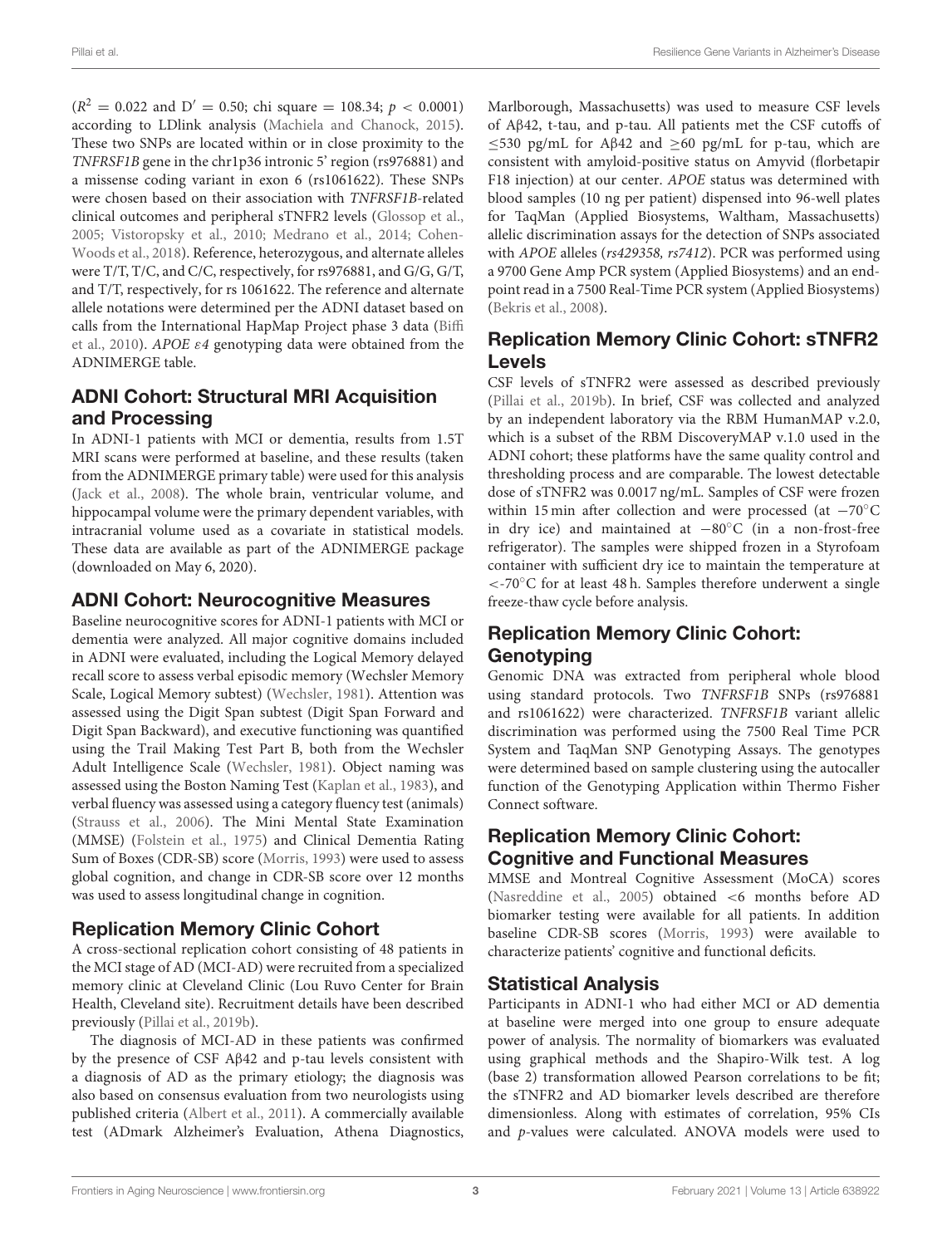estimate the mean differences between CSF sTNFR2 and t-tau and p-tau levels among reference, alternate, and heterozygous alleles of the TNFRSF1B SNPs. Multivariate general linear models were used to test the effect of CSF sTNFR2 levels and each of the two TNFRSF1B SNPs on CSF t-tau and p-tau, MRI brain measures, and cognitive domains after adjustments were made for covariates such as age, sex, years of education,  $APOE \varepsilon 4$  status, and CSF Aβ42/p-tau ratio. Baseline MMSE and t-tau were also included as covariates in evaluations of cognitive domains as dependent variables, and baseline intracranial volumes and t-tau were included as covariates in evaluations of MRI measures as dependent variables.

First, we tested the effect of sTNFR2 levels on CSF t-tau and p-tau, MRI volumetric measures, and cognitive variables. Second, we tested the effect of each TNFRSF1B variant of interest on CSF t-tau and p-tau, MRI volumetric measures, and cognitive variables. Third, we tested whether the interaction effects between sTNFR2 and each TNFRSF1B variant and between sTNFR2 and t-tau were present for CSF t-tau and p-tau, MRI volumetric measures, and cognitive variables. Levene's test of equality of error variances, lack-of-fit F-test, and residual plots were used to assess model linearity and fit.

**Model 1,** evaluated the dependent variables CSF t-tau and p-tau. The main effects were CSF sTNFR2, TNFRSF1B SNP, and interaction effect between sTNFR2 and TNFRSF1B SNP. Covariates for this model included age, sex, CSF Aβ42, and APOEε4 status.

**Model 2,** evaluated the dependent variables hippocampal volume, ventricular volume, and whole brain volume. The main effects were CSF sTNFR2, TNFRSF1B SNP, CSF t-tau, and interaction effects between sTNFR2 and TNFRSF1B SNP and between sTNFR2 and t-tau. Covariates for this model included age, sex, years of education, CSF Aβ42/p-tau ratio, APOE ε4 status, and baseline intracranial volume.

**Model 3,** evaluated the dependent variables Logical Memory delayed recall score, Digit Span subtest score, Trail Making Test Part B score, category fluency test (animals), and Boston Naming Test score. The main effects were CSF sTNFR2, TNFRSF1B SNP, CSF t-tau, and interaction effects between sTNFR2 and TNFRSF1B SNP and between sTNFR2 and t-tau. The covariates for this model included age, sex, years of education, CSF Aβ42/ptau ratio, APOE ε4 status, and baseline MMSE score.

**Model 4,** CDR-SB scores were log transformed because Levene's test demonstrated that the variances were significantly different for CDR-SB scores for the TNFRSF1B SNPs. A univariate general linear model was used to evaluate the interaction effect for each TNFRSF1B SNP and CSF sTNFR2 on change in CDR-SB score over 1 year in the ADNI cohort. CDR-SB score at 1 year was the dependent variable; the main effects were disease state (MCI or AD dementia), CSF t-tau, and interaction effect between sTNFR2 and TNFRSF1B SNP. The covariates included age, sex, years of education,  $APOE \varepsilon 4$  status, baseline CDR-SB score, and CSF Aβ42/p-tau.

# Replication Cohort Model

Paralleling Model 1, here the dependent variables were again CSF t-tau and p-tau. The main effects were CSF sTNFR2, TNFRSF1B SNP, and interaction effect between sTNFR2 and TNFRSF1B SNP. Covariates for this model included age, sex, CSF Aβ42, and APOE ε4 status.

Sensitivity analysis with and without covariates were conducted. Proportion of variance associated with one or more main effects was calculated using eta squared. All tests were two-tailed, and statistical significance was set at  $p < 0.05$ . For model 3 (with more than three dependent variables in the outcome), the Benjamini-Hochberg false discovery rate was used to assess significance. IBM SPSS Statistics for Windows, Version 22.0 (Armonk, New York) and [RStudio Team \(2020\)](#page-10-24) RStudio (Version 1.2.5042) were used for all analyses.

# Data Availability

ADNI data are available on request at [loni.ADNI.org.](https://www.loni.ADNI.org)

# RESULTS

Our analysis included a total of 188 ADNI-1 participants (59 with AD dementia; 129 with MCI) (**[Table 1](#page-4-0)**).There were no differences in sTNFR2 or in CSF Aβ42, t-tau, or p-tau biomarker levels within the allelic subgroups of rs976881 or rs1061622.

A total of 48 participants with MCI-AD were included in the replication memory clinic cohort (**[Table 2](#page-5-0)**). There were again no differences in sTNFR2 or in CSF t-tau, or p-tau biomarker levels within the allelic subgroups of rs976881 and rs1061622. The differences between ADNI and replication cohort is noted in **[Supplementary Table 1](#page-9-2)**. Both cohorts had similar baseline CDR-SB scores, years of education and were predominantly White and a slightly higher frequency of men. The replication cohort had a lower age, higher frequency of APOE ε4 carriers and a slightly lower baseline MMSE.

# ADNI Cohort: Model 1

A significant interaction effect between rs976881 and CSF sTNFR2 was associated with CSF t-tau levels, but this association with CSF t-tau levels was not seen for the interaction effect between rs1061622 and CSF sTNFR2 (**[Table 3](#page-6-0)** and **[Figure 1A](#page-6-1)**). The effect sizes (by partial eta squared values) were 0.046 for CSF t-tau and 0.044 for CSF p-tau (i.e., 4.6% of all variance in CSF t-tau and 4.4% of all variance in CSF p-tau were attributable to the interaction effect between rs976881 and CSF sTNFR2). The T/T group was noted to have a shallower slope and poorer fit  $(R^2 = 0.1)$  than C/C ( $R^2 = 0.38$ ), suggesting that sTNFR2 levels are not as closely related to t-tau levels in T/T as in C/C. The direct main effects of sTNFR2 on CSF t-tau and p-tau are shown in **[Supplementary Table 2](#page-9-2)**.

# ADNI Cohort: Model 2

A significant interaction effect between rs976881 and CSF sTNFR2 was associated with hippocampal volume and whole brain volume but not with ventricular volume (**[Table 3](#page-6-0)**). 8.8% of all variance in hippocampal volume and 5.9% of all variance in whole brain volume were attributable to the interaction effect between rs976881 and CSF sTNFR2.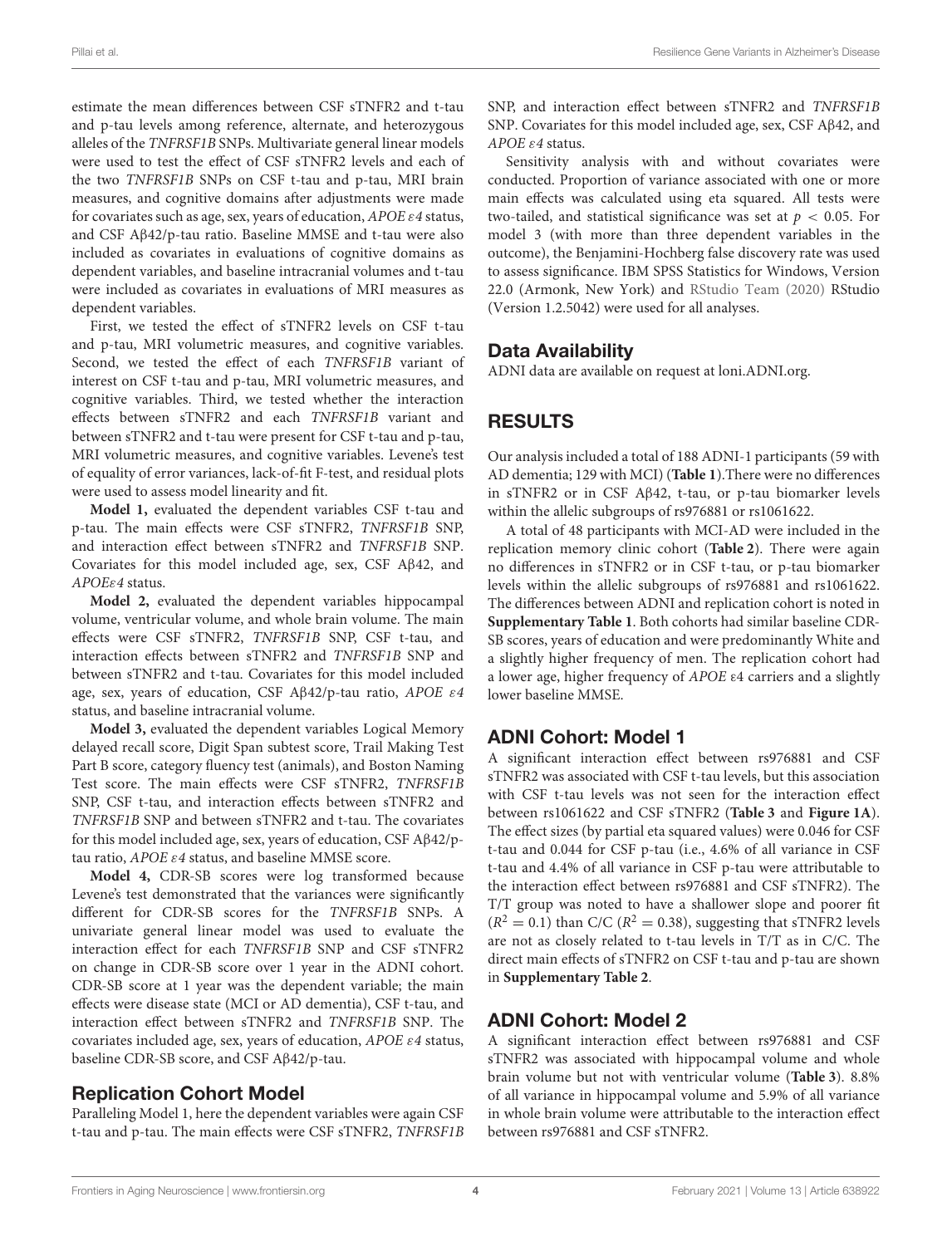| <b>ADNI</b><br>cohort (MCI<br>$+$ AD<br>dementia) | rs976881<br>Homozygous<br>reference T/T<br>$N = 16$ | rs976881<br>Heterozygous<br>$T/C N = 78$ | rs976881<br>Homozygous<br>alternate C/C<br>$N = 94$ | rs976881<br>Total 188 | P-value  | rs1061622<br>reference<br>$G/G N = 8$ | rs1061622<br>Homozygous Heterozygous<br>$G/T N = 45$ | rs1061622<br>Homozygous<br>alternate T/T<br>$N = 130$ | rs1061622<br>Total 183 | P-value  |
|---------------------------------------------------|-----------------------------------------------------|------------------------------------------|-----------------------------------------------------|-----------------------|----------|---------------------------------------|------------------------------------------------------|-------------------------------------------------------|------------------------|----------|
| MCI, N/total                                      | 11/16                                               | 51/78                                    | 67/94                                               | 129/188               | 0.70     | 4/8                                   | 31/45                                                | 92/130                                                | 127/183                | 0.46     |
| Age, yrs                                          | 71.01 (8.8)                                         | 73.53 (7.9)                              | 76.50 (6.1)                                         | 188                   | $0.014*$ | 75.95 (9.7)                           | 76.27 (5.9)                                          | 74.29 (7.5)                                           | 183                    | 0.23     |
| Female, %F                                        | 18.7%                                               | 35.9%                                    | 37.2%                                               | 66/188                | 0.35     | 37.5%                                 | 44.4%                                                | 31.5%                                                 | 64/183                 | 0.29     |
| Education,<br><b>Vrs</b>                          | 15.31 (2.9)                                         | 15.64 (3.0)                              | 15.86 (2.8)                                         | 188                   | 0.75     | 14.88 (3.4)                           | 16.16 (2.6)                                          | 15.62 (2.9)                                           | 183                    | 0.66     |
| APOEE4<br>$+ve$                                   | $\overline{7}$                                      | 50                                       | 58                                                  | 115/188               | 0.58     | 5                                     | 29                                                   | 77                                                    | 111/183                | 0.80     |
| Log <sub>2</sub> CSF<br>$A\beta$ 42               | 9.42(0.5)                                           | 9.22(0.5)                                | 9.32(0.5)                                           | 171                   | 0.48     | 9.50(0.7)                             | 9.28(0.4)                                            | 9.28(0.5)                                             | 166                    | 0.87     |
| Log <sub>2</sub> CSF<br>t-tau                     | 8.17(0.4)                                           | 8.34(0.4)                                | 8.25(0.6)                                           | 182                   | 0.36     | 8.56(0.4)                             | 8.36(0.5)                                            | 8.24(0.5)                                             | 177                    | 0.24     |
| $Log2$ CSF<br>p-tau                               | 4.76(0.5)                                           | 4.99(0.5)                                | 4.89(0.7)                                           | 188                   | 0.39     | 5.18(0.5)                             | 5.01(0.6)                                            | 4.88(0.6)                                             | 177                    | 0.36     |
| Log <sub>2</sub> CSF<br>sTNFR2                    | $-0.13(0.1)$                                        | $-0.11(0.1)$                             | $-0.147(0.1)$                                       | 188                   | 0.59     | $-0.136(0.1)$                         | $-0.11(0.1)$                                         | $-0.13(0.1)$                                          | 183                    | 0.86     |
| <b>MMSE</b>                                       | 26.56(2.7)                                          | 25.85(2.2)                               | 25.74(2.5)                                          | 188                   | 0.37     | 25.38(3.6)                            | 26 (2.4)                                             | 25.93 (2.3)                                           | 183                    | 0.94     |
| CDR-SB                                            | 2.18(1.3)                                           | 2.59(1.8)                                | 2.36(1.7)                                           | 188                   | 0.53     | 3.31(2.1)                             | 2.53(2.0)                                            | 2.32(1.5)                                             | 183                    | 0.22     |
| CDR-SB<br>change at 12<br>months                  | 0.25(0.9)                                           | 1.20(1.8)                                | 0.81(1.2)                                           | 188                   | 0.19     | 0.93(1.8)                             | 1.18(1.8)                                            | 0.83(1.3)                                             | 183                    | 0.44     |
| Logical<br>memory<br>delayed                      | 3.13(2.9)                                           | 2.58(2.4)                                | 2.79(2.7)                                           | 188                   | 0.70     | 3(3.1)                                | 2.56(2.6)                                            | 2.75(2.6)                                             | 183                    | 0.62     |
| Digit span<br>forward<br>length                   | 6.31(1.3)                                           | 6.55(0.9)                                | 6.33(1.1)                                           | 188                   | 0.35     | 6.38(0.9)                             | 6.49(1.1)                                            | 6.38(1.0)                                             | 183                    | 0.82     |
| Digit span<br>backward<br>length                  | 4.13(1.4)                                           | 4.46(1.0)                                | 4.39(1.2)                                           | 188                   | 0.46     | 4.62(0.7)                             | 4.87(1.1)                                            | 4.24(1.2)                                             | 183                    | $0.007*$ |
| Trails B score                                    | 143.87 (87.7)                                       | 161 (90.4)                               | 160.52 (84.9)                                       | 188                   | 0.98     | 181.25<br>(106.6)                     | 146.59 (78.6)                                        | 158.36 (86.8)                                         | 183                    | 0.51     |
| Category<br>fluency<br>Animals                    | 15.69(6.0)                                          | 14.13 (4.6)                              | 14.65(4.8)                                          | 188                   | 0.62     | 15.13(6.8)                            | 15.49(5.3)                                           | 14.27 (4.5)                                           | 183                    | 0.39     |
| Boston<br>naming test<br>Total                    | 26.06(4.1)                                          | 24.81 (4.5)                              | 24.12 (5.6)                                         | 188                   | 0.24     | 24.38 (3.2)                           | 24.93 (6.0)                                          | 24.62 (4.6)                                           | 183                    | 0.39     |

<span id="page-4-0"></span>TABLE 1 | Demographics of ADNI cohort with patients divided into allelic subgroups, Mean (Std dev), percent of total and counts are presented.

*Independent samples Kurskal Wallis test p-values,* \**p* < *0.05. All cognitive scores at baseline unless otherwise stated.*

The MRI measures were not affected by rs1061622, nor by the interaction effect between sTNFR2 and CSF t-tau. CSF ttau did have a significant direct main effect on ventricular volume and whole brain volume but not on hippocampal volume (**[Supplementary Table 2](#page-9-2)**).

#### ADNI Cohort: Model 3

In Model 3, a significant interaction effect between rs976881 and CSF sTNFR2 was associated with the Digit Span subtest score, the Trail Making Test Part B score, and the category fluency test (animals) score (**[Table 3](#page-6-0)**). 9.9% of all variance for the Digit Span Forward score and 4.7% of all variance for the category fluency (animals) score were attributable to the interaction effect between rs976881 and CSF sTNFR2. There was no significant interaction effect between sTNFR2 and CSF t-tau, nor was there a significant main effect of CSF t-tau on these cognitive measures (**[Figure 2A](#page-7-0)**). As shown in **[Figure 2B](#page-7-0)**, the T/T group had a steeper slope and a larger regression coefficient for the Digit Span Forward score  $(R<sup>2</sup> = 0.33)$ , suggesting that lower sTNFR2 levels (but not CSF t-tau levels) relate to poorer Digit Span Forward scores for this group, unlike for the C/C group ( $R^2 = 0.004$ ). The interaction effect between rs1061622 and CSF sTNFR2 had no effect on these cognitive measures. The Digit Span Forward score was significant even after false discovery rate correction (false discovery rate– corrected p-values are provided in the **[Supplementary Material](#page-9-2)**).

#### ADNI Cohort: Model 4

A significant interaction effect between rs976881 and sTNFR2 was associated with change in CDR-SB scores over 1 year (df 3, 175; mean square = 0.21;  $F = 2.83$ ; adjusted  $R^2 = 0.36$ ). A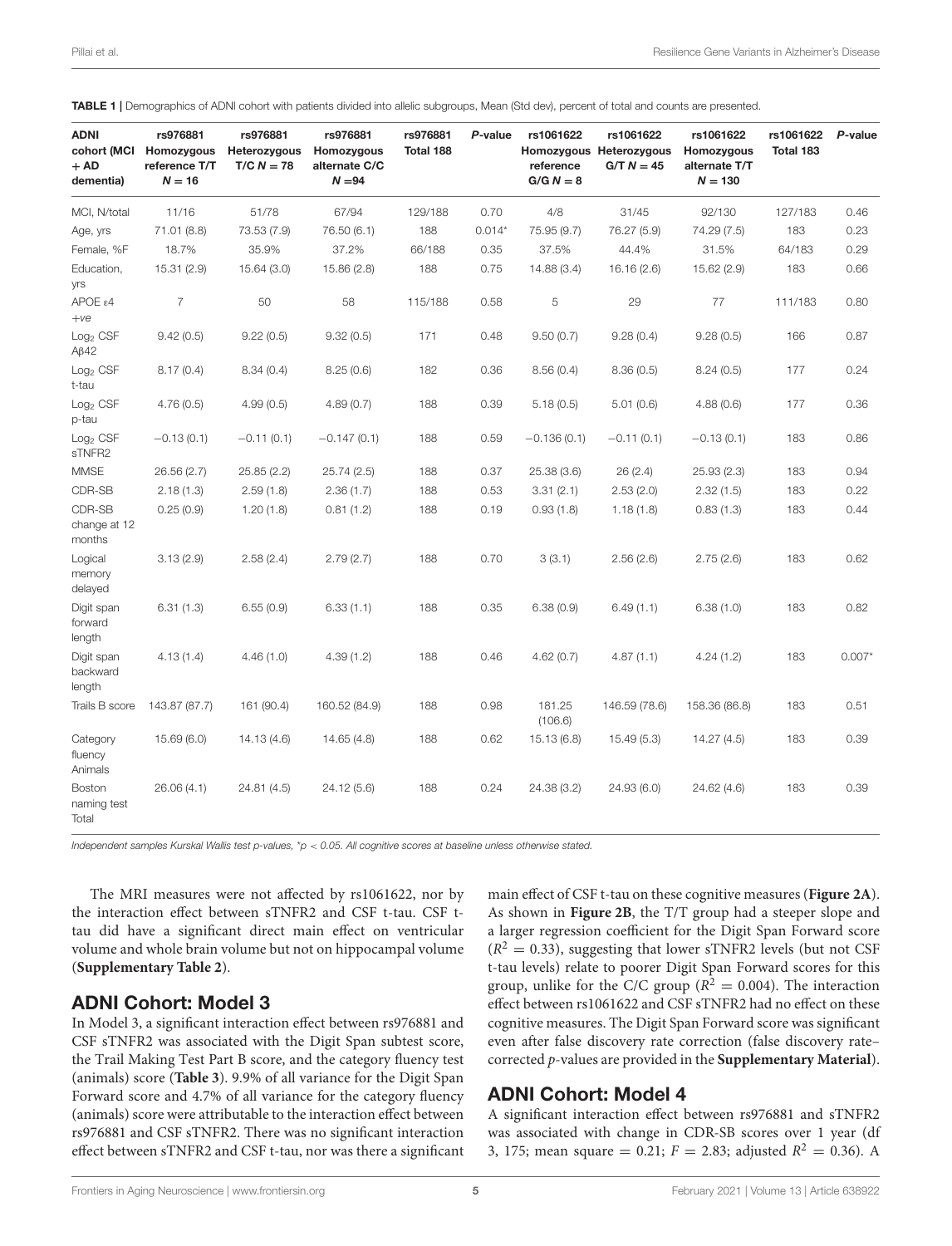| Replication<br>Cohort<br>(MCI only) | rs976881<br>Homozygous<br>reference T/T<br>$N = 8$ | rs976881<br>Heterozygous<br>$T/C N = 19$ | rs976881<br>Homozygous<br>alternate C/C<br>$N = 21$ | rs976881<br><b>Total</b> | P-value  | rs1061622<br>Homozygous<br>reference G/G<br>$N = 2$ | rs1061622<br>Heterozygous<br>$G/T N = 38$ | rs1061622<br>Homozygous<br>alternate T/T<br>$N = 8$ | rs1061622<br><b>Total</b> | P-value |
|-------------------------------------|----------------------------------------------------|------------------------------------------|-----------------------------------------------------|--------------------------|----------|-----------------------------------------------------|-------------------------------------------|-----------------------------------------------------|---------------------------|---------|
| Age, yrs                            | 67.9(6.7)                                          | 69.6 (7.9)                               | 64.3 (7.4)                                          | 48                       | 0.088    | 65.0 (7.6)                                          | 66.8 (7.9)                                | 67.3 (7.0)                                          | 48                        | 0.65    |
| Female, %F                          | 22.2%                                              | 47.4%                                    | 45%                                                 | 20/48                    | 0.50     | 50%                                                 | 39.5%                                     | 50%                                                 | 20/48                     | 0.90    |
| Education,<br><b>Vrs</b>            | 16.1(2.4)                                          | 15.0(3.1)                                | 15.4(2.9)                                           | 48                       | 0.65     | 13.0(1.4)                                           | 15.8(2.7)                                 | 14.1(3.3)                                           | 48                        | 0.20    |
| APOEE4<br>$+ve$                     | 5                                                  | 16                                       | 15                                                  | 36/48                    | 0.46     | $\mathbf{2}$                                        | 28                                        | 6                                                   | 36/48                     | 0.72    |
| Log <sub>2</sub> CSF<br>$A\beta$ 42 | 8.5(0.26)                                          | 8.04(0.47)                               | 8.9(0.63)                                           | 48                       | $0.018*$ | 8.0(0.56)                                           | 8.2(0.52)                                 | 7.7(0.58)                                           | 48                        | 0.12    |
| $Log_2$ CSF<br>t-tau                | 8.7(0.50)                                          | 9.3(1.02)                                | 8.7(0.88)                                           | 48                       | 0.066    | 9.07(1.09)                                          | 8.9(0.91)                                 | 9.7(0.74)                                           | 48                        | 0.41    |
| $Log_2$ CSF<br>p-tau                | 6.2(0.39)                                          | 6.6(0.72)                                | 6.1(0.63)                                           | 48                       | 0.075    | 6.8(0.58)                                           | 6.3(0.67)                                 | 6.4(0.67)                                           | 48                        | 0.41    |
| $Log2$ CSF<br>sTNFR2                | 1.06(0.33)                                         | 1.21(0.59)                               | 1.25(0.4)                                           | 48                       | 0.54     | 0.96(0.28)                                          | 1.19(0.49)                                | 1.2(0.00)                                           | 48                        | 0.32    |
| <b>MMSE</b><br>Baseline             | 24.5(3.7)                                          | 25.1(3.1)                                | 23.4(6.1)                                           | 48                       | 0.39     | 25.0(1.4)                                           | 24.2(5.1)                                 | 24.3(3.3)                                           | 48                        | 0.59    |
| <b>MOCA</b><br>Baseline             | 19.3(4.2)                                          | 18.2(4.8)                                | 18.2(2.4)                                           | 48                       | 0.79     | 13.0(1.4)                                           | 18.5(4.5)                                 | 18.0(4.1)                                           | 48                        | 0.14    |
| CDR-SB<br>Baseline                  | 2.07(0.87)                                         | 2.05(1.30)                               | 2.22(1.22)                                          | 47                       | 0.43     | 2.3(1.8)                                            | 2.1(1.2)                                  | 2.3(1.1)                                            | 47                        | 0.90    |

<span id="page-5-0"></span>TABLE 2 | Demographics of replication memory clinic cohort with patients divided into allelic subgroups.

*Mean (Std dev), percent of total and counts are presented. Independent samples Kurskal Wallis test p-values,* \**p* < *0.05.*

total of 4.6% of all variance in CDR-SB change over 1 year was attributable to the interaction effect between rs976881 and CSF sTNFR2 (**[Figure 3A](#page-7-1)**). As shown in **[Figure 3B](#page-7-1)**, the T/T group had a smaller change (shallower slope) in CDR-SB change over 1 year than the C/C group ( $R^2 = 0.52$  vs 0.70). There was no significant effect of rs1061622 on CDR-SB change over 1 year (df 3, 170;  $F =$ 2.32; adjusted  $R^2 = 0.35$ ).

#### Replication Memory Clinic Cohort

A significant interaction effect between rs976881 and CSF sTNFR2 was associated with CSF p-tau levels (**[Table 3](#page-6-0)**). Eleven percentage of all variance in CSF t-tau and 13% of all variance in CSF p-tau were attributable to the interaction effect between rs976881 and CSF sTNFR2. The homozygous reference (T/T) group had a shallower slope and a smaller regression coefficient  $(R^2 = 0.37)$  than the homozygous alternate allele (C/C) ( $R^2$  $= 0.42$ ) (**[Figure 1B](#page-6-1)**), suggesting that sTNFR2 levels are not as closely related to t-tau levels in the T/T replication memory clinic group as they are in the ADNI cohort. Pairwise comparisons for the rs976881 alleles demonstrated significant differences between the T/T and T/C groups in CSF t-tau levels (mean difference =  $-0.58$ ; 95% CI: 0.074 to 1.09) and CSF ptau levels (mean difference =  $-0.39$ ; 95% CI: 0.050-0.747). **[Supplementary Table 2](#page-9-2)** provides details regarding the direct main effects of significance.

A significant interaction effect between rs1061622 and CSF sTNFR2 was associated with CSF t-tau and p-tau levels. Fourteen percentage of all variance in CSF t-tau and 14% of all variance in CSF p-tau were attributable to the interaction effect between rs1061622 and CSF sTNFR2 (**[Table 3](#page-6-0)**). Pairwise comparisons for the rs1061622 alleles demonstrated significant differences between the T/T and T/G groups in CSF t-tau levels (mean difference =  $-0.69$ ; 95% CI:  $-0.079$  to  $-1.29$ ) and CSF p-tau levels (mean difference = −0.49; 95% CI: −0.067 to −0.91).

#### **DISCUSSION**

Immune-related genes and pathways have been found to play a role in AD pathophysiology [\(Fischer et al., 2011;](#page-10-9) Kunkle et al., [2019\)](#page-10-25). Previous studies have assessed how these genetic immune and factors could affect AD biomarkers (Hohman et al., [2014;](#page-10-3) [Louwersheimer et al., 2016;](#page-10-4) [Deming et al., 2019\)](#page-10-26) and clinical outcomes [\(Pillai et al., 2020\)](#page-10-7), but little research has addressed their potential contribution to resilience. The inflammatory analyte TNF has been found to play a role in synaptic plasticity and modulating responses to neural injury and neurodegeneration [\(Beattie et al., 2002;](#page-10-27) [Ellwardt et al.,](#page-10-28) [2018\)](#page-10-28), suggesting that it may also be involved in cognitive resilience [\(Pape et al., 2019\)](#page-10-29). The current study demonstrated that the interaction between TNF pathway–related sTNFR2 CSF levels and TNFRSF1B gene variants contributed to significant differences in AD-associated severity markers such as CSF ttau and p-tau, MRI measures of interest, and cognitive scores in the ADNI cohort. In a replication memory clinic cohort, the interaction between CSF sTNFR2 and rs976881 was also associated with differences in CSF p-tau biomarkers, with a significantly larger effect size than was seen in the ADNI cohort. In the ADNI cohort, rs976881 T/T allele (homozygous reference)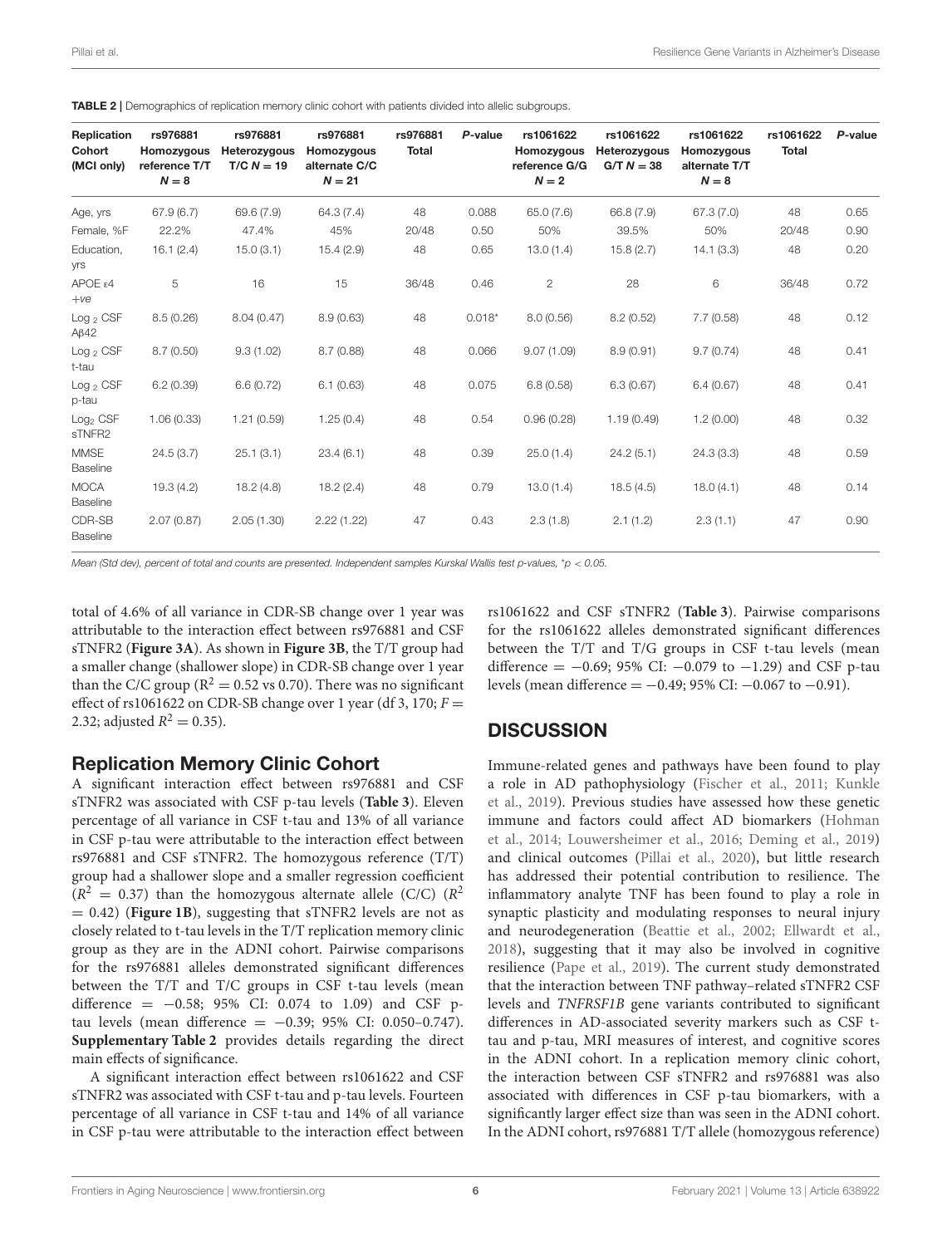<span id="page-6-0"></span>**TABLE 3** | Key results of the general linear models: Results from the ADNI and replication memory clinic cohorts,  $\dot{\gamma}$   $\leq$  0.05.

| <b>Rs976881 * sTNFR2</b>            | Df    | <b>Mean Square</b> | F    | P-value  | Adjusted $R^2$ | <b>Partial Eta squared</b>                                                                                                                                  |
|-------------------------------------|-------|--------------------|------|----------|----------------|-------------------------------------------------------------------------------------------------------------------------------------------------------------|
| CSF AB42, APOE <sub>84</sub> status |       |                    |      |          |                | Model 1: Dependent variables: CSF t-tau and p-tau, Main effects: CSF sTNFR2, TNFRSF1B SNP, Interaction effect: sTNFR2 X TNFRSF1B SNP, Covariates: age, sex, |
| <b>ADNI cohort</b>                  |       |                    |      |          |                |                                                                                                                                                             |
| Log CSF t-tau                       | 2,165 | 0.21               | 3.94 | $0.021*$ | 0.27           | 0.046                                                                                                                                                       |
| Log CSF p-tau                       | 2.165 | 0.33               | 3.83 | $0.024*$ | 0.24           | 0.044                                                                                                                                                       |
| <b>Replication cohort</b>           |       |                    |      |          |                |                                                                                                                                                             |
| Log CSF t-tau                       | 2,44  | 1.30               | 2.82 | 0.07     | 0.47           | 0.11                                                                                                                                                        |
| Log CSF p-tau                       | 2,44  | 0.70               | 3.20 | $0.05*$  | 0.51           | 0.13                                                                                                                                                        |
| <b>Rs1061622*sTNFR2</b>             |       |                    |      |          |                |                                                                                                                                                             |
| Log CSF t-tau                       | 2,44  | 1.60               | 3.58 | $0.036*$ | 0.48           | 0.14                                                                                                                                                        |
| Log CSF p-tau                       | 2,44  | 0.77               | 3.56 | $0.037*$ | 0.52           | 0.14                                                                                                                                                        |
|                                     |       |                    |      |          |                |                                                                                                                                                             |

Model 2: Dependent variables: hippocampal volume, ventricular volume and whole brain volume, Main effects: CSF sTNFR2, *TNFRSF1B* SNP, CSF t-tau, Interaction effects: sTNFR2 X *TNFRSF1B* SNP and sTNFR2 X t-tau, Covariates: age, sex, education, CSF Aβ42/p-tau ratio, *APOE*ε*4* status and baseline intra cranial volume

| 2.134 | 2646708.94    | 6.48 | $0.002*$ | 0.08 | 0.088 |
|-------|---------------|------|----------|------|-------|
| 2.134 | 33816326.80   | 0.64 | 0.94     | 0.12 | 0.001 |
| 2,134 | 9426117372.29 | 4.21 | $0.017*$ | 0.16 | 0.059 |
|       |               |      |          |      |       |

Model 3: Dependent variables: Logical Memory delayed recall, Digit Span length, Trails B score and Boston Naming total score, Main effects:CSF sTNFR2, TNFRSF1B SNP, CSF t-tau, Interaction effects: sTNFR2 X TNFRSF1B SNP and sTNFR2 X t-tau, Covariates: age, sex, education, CSF Aβ42/p-tau ratio, APOEε4 status and baseline MMSE

| <b>ADNI Cohort</b>         |       |          |      |             |       |       |
|----------------------------|-------|----------|------|-------------|-------|-------|
| Logical memory             | 2.159 | 5.22     | 0.78 | 0.459       | 0.038 | 0.01  |
| Digit span forward length  | 2.159 | 8.90     | 8.89 | $< 0.0001*$ | 0.064 | 0.099 |
| Digit span backward length | 2,159 | 4.43     | 4.43 | $0.036*$    | 0.025 | 0.041 |
| Trails B-score             | 2.159 | 26889.98 | 3.71 | $0.027*$    | 0.046 | 0.045 |
| Category Fluency Animals   | 2.159 | 92.64    | 3.96 | $0.021*$    | 0.025 | 0.047 |
| Boston naming test         | 2.159 | 22.61    | 0.84 | 0.43        | 0.003 | 0.01  |
|                            |       |          |      |             |       |       |



<span id="page-6-1"></span>FIGURE 1 | Interaction between rs976881 and soluble tumor necrosis factor receptor 2 (sTNFR2) and the effect on CSF t-tau in Alzheimer's Disease Neuroimaging Initiative (ADNI) and replication cohorts. Regression lines, 95% CI and R<sup>2</sup> values shown for the alleles T/T, T/C, and C/C. (A) ADNI cohort. (B) Replication cohort.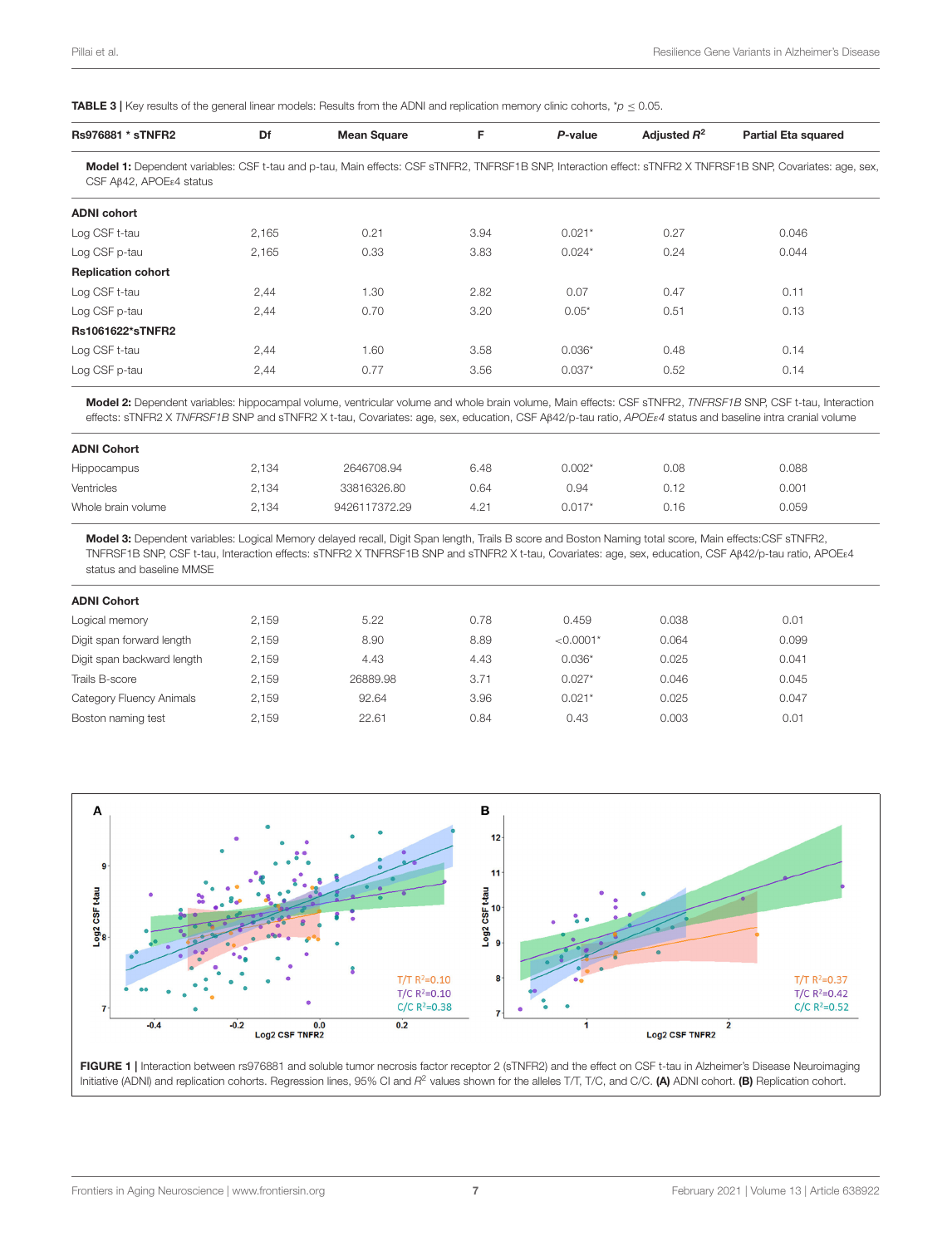

<span id="page-7-0"></span>FIGURE 2 | Interaction between rs976881 and soluble tumor necrosis factor receptor 2 (sTNFR2) and between rs976881 and CSF t-tau and the effect on Digit Span Forward score. (A) CSF t-tau (B) CSF sTNFR2. Regression lines, 95% CI and R<sup>2</sup> values shown for the alleles T/T, T/C, and C/C. Alzheimer's Disease Neuroimaging Initiative (ADNI) data.



<span id="page-7-1"></span>carriers demonstrated slower rates of CDR-SB score changes in relation to corresponding sTNFR2 levels. Additionally, statistical interaction effects demonstrated that the strength of a linear relationship between sTNFR2 and (1) CSF t-tau and p-tau, (2) MRI whole brain and hippocampal volumes, and (3) Digit Forward test score varied for the rs976881 T/T allele compared to the C/C and T/C alleles. Studies in animal models have demonstrated that TNFR2 plays a protective role against neurodegeneration in the CNS [\(Marchetti et al., 2004;](#page-10-30) Fischer et al., [2011;](#page-10-9) [Dong et al., 2016\)](#page-10-10). Taken together, these findings support this genotypic variant is a potential marker of resilience in AD.

sTNFR2 is expressed primarily in immune and endothelial cells. TNFR2 receptor signaling is involved in pro-survival signaling pathways, which activate cellular inhibitors of apoptosis and the NF-κB pathway [\(Kanehisa et al., 2016\)](#page-10-31). Subsequent downstream activation of PKB/Akt promotes cell survival and proliferation [\(Fischer et al., 2020\)](#page-10-32). sTNFR2 has previously been found to be highly correlated with CSF t-tau, p-tau, and neuron-specific enolase in MCI-AD [\(Pillai et al., 2019b\)](#page-10-8), and a similar profile with TNFRSF1B activation was noted in a parallel brain transcriptome analysis [\(Pillai et al., 2019b\)](#page-10-8). It is possible, therefore, that sTNFR2 and TNFRSF1B SNPs play a modulating role in regard to clinical outcomes in AD, rather than serving as an AD risk gene that have been the focus of prior genome-wide association studies in AD. This is consistent with prior reports of gene variants related to resilience in AD which suggest that genetic architecture of resilience appears to be distinct from that of clinical AD [\(Dumitrescu et al., 2020\)](#page-10-33).

Research has shown that rs976881 and rs1061622 are associated with sTNFR2 levels in the periphery, with the rs976881 reference allele (T/T) related to higher sTNFR2 levels than the alternate allele (C/C) [\(Vistoropsky et al., 2010;](#page-11-8) Cohen-Woods et al., [2018\)](#page-10-16). In the replication memory clinic cohort in this study, patients with the rs976881 reference allele T/T had lower CSF t-tau and p-tau levels than patients with T/C (given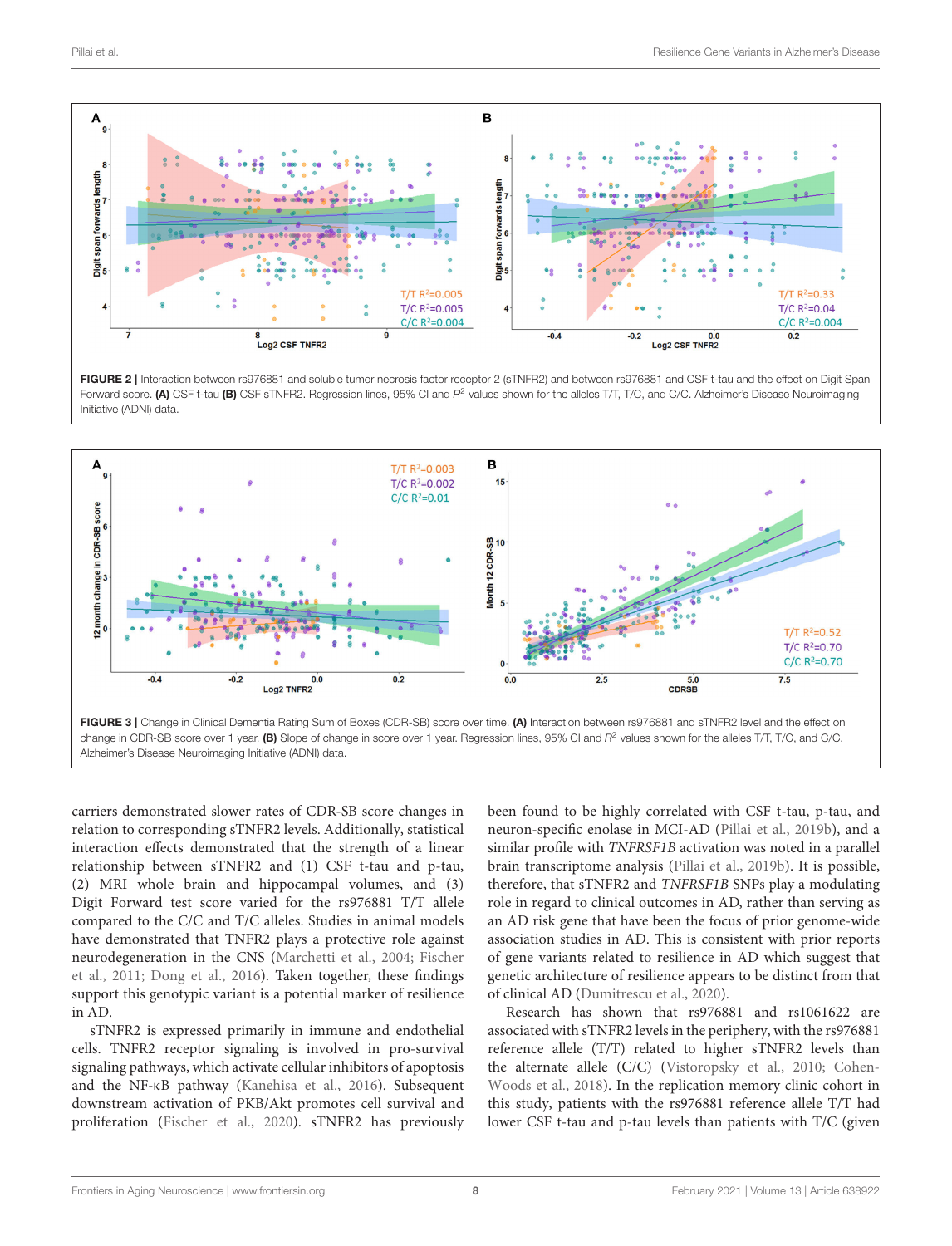their corresponding CSF sTNFR2 levels). Previous research has also found that rs976881 T/T is less responsive than T/C to anti-TNFα maintenance therapy (infliximab) in patients with Crohn's disease [\(Steenholdt et al., 2012\)](#page-11-5). It is therefore likely that among minor allele (T/T) carriers with Crohn's disease, higher levels of TNFR2 counteract TNF-α, making infliximab less effective. In our study, the effect of rs976881 may also be tied to its effect on sTNFR2 levels, with the rs976881 minor allele (T/T) demonstrating a more robust sTNFR2 response than C/C and T/C alleles to CSF t-tau and p-tau levels. Studies have also demonstrated that the minor allele of rs1061622 is also related to sTNFR2 levels and response to anti-TNFα maintenance therapy in patients with Crohn's disease (Medrano et al., [2014\)](#page-10-15). In our study, the significant interaction observed between rs1061622 and sTNFR2 and its effect on CSF t-tau and ptau in the replication cohort but not in the ADNI cohort suggests differences in the nature of participants recruited, as discussed in further detail later.

In the ADNI cohort, a significant interaction between rs976881 and CSF sTNFR2 was strongest with regards to Digit Span Forwards subtest, but was also noted in Trail Making Part B test, and category fluency test (animals) scores. These measures assess overlapping but distinct cognitive skills, including working memory, complex attention, and speed of information processing, and can be categorized as contributing to domains of attention/executive functioning and processing speed. In this cohort, rs976881 status was also related to the change in CDR-SB score over 1 year. This is consistent with our previous finding that better initial performance on the Digit Span subtest and related working memory task is associated with a slower rate of functional decline on the CDR-SB test over time in patients with AD [\(Pillai et al., 2014\)](#page-10-34). Additionally, higher levels of pro-cell survival and inflammation resolution chemokines have been found in the human temporal cortex and entorhinal cortex at autopsy among human brains resilient to AD pathology [\(Barroeta-Espar et al., 2019\)](#page-9-3). These results are reflected in our study, which demonstrated that a significant interaction between rs976881 and CSF sTNFR2 modulated favorable outcomes in three measures related to AD severity: CSF biomarkers of neurodegeneration and tau (CSF p-tau and t-tau), MRI measures (hippocampal and whole brain volumes), and cognitive measures (Digit Span Forward score and CDR-SB score).

Strengths/limitations: The current study demonstrated directional replication by consistently noting a similar directional interaction effect of sTNFR2 and rs976881 on CSF p-tau and t-tau in both the ADNI and replication cohorts. Additionally, the effect of rs976881 on MRI and cognitive outcomes demonstrated in this study is consistent with the known relationship between these biomarkers (CSF p-tau, t-tau, hippocampal volume, and whole brain volumes) and longitudinal cognitive outcomes in the ADNI population. In the ADNI cohort for this study, 4.6% of the variance in CSF t-tau levels was explained by rs976881 and sTNFR2, whereas 11% of the variance in CSF t-tau was attributed to the same variables in the replication cohort. There were some differences between the cohorts, however. First, the positive correlation between the sTNFR2 and neurodegeneration biomarkers are consistent within each cohort but the replication

cohort had 2.2 times higher mean levels of p-tau than ADNI [\(Pillai et al., 2019b\)](#page-10-8). Mean sTNFR2 levels correlating with neurodegeneration biomarkers were also 2.4 times higher in the replication cohort than ADNI. This is likely due to different participant characteristics for the two cohorts; for instance, the replication cohort was a sample of memory clinic patients with a faster rate of disease progression than patients in the ADNI cohort [\(Pillai et al., 2020\)](#page-10-7). Second, the replication cohort included participants at the MCI stage of AD, whereas the ADNI cohort included patients with MCI and AD dementia. As the replication cohort was not harmonized with the ADNI cohort for all of the neurocognitive variables and MRI volumetric measures, there could not be a close corroboration between the replication cohort and the ADNI cohort for the multiple variables of interest. These results are likely generalizable to MCI and AD dementia subjects with positive AD biomarkers but the fact that patients in both cohorts were predominantly Caucasian and had a higher level of education suggests the need for replication of these results among other racial and ethnic cohorts with a diverse education and socioeconomic backgrounds.

Within the ADNI cohort, MRI hippocampal volumes were noted to have a significant interaction effect between rs976881 and sTNFR2, while logical memory delayed recall scores did not meet significance. One possible reason for this is that the predominance of amnestic patients with MCI despite likely multiple etiologies of amnestic complaints in ADNI cohort, limits our ability to discriminate based on logical memory delayed recall scores alone given normative limits (Nettiksimmons et al., [2014\)](#page-10-35). Additional corroboration of these results in a cohort with recruitment goals different from those of ADNI is therefore warranted. The lack of neuropathologic confirmation of diagnosis also limits our understanding regarding the potential role of mixed pathology on clinical outcomes.

The study is an evaluation of the association between CSF sTNFR level and TNFRSF1B SNPS on clinical outcomes, and does not address the mechanistic relationship between them on neurodegeneration. This study further does not provide a comprehensive survey of TNFRSF1B SNPs in AD, as we did not analyze other TNFRSF1B SNPs reported to be related to sTNFR2 levels (e.g., rs590368). These other SNPs were not included because of the smaller number of participants within ADNI who had these genetic variants and who also had measured levels of sTNFR2 available. Using multiple SNPs may allow researchers to define a stronger TNFRSF1B haplotype with regard to sTNFR2 levels, and some variables may become more or less salient considering additional SNP interactions. Independent replication using the same biomarkers used in ADNI would allow for further clarification. Type II errors have to be considered for this study, given the small number of patients within some of the allele groups; smaller effect sizes could therefore have been missed.

The rs976881 T/T reference genotype has been related to higher levels of sTNFR2 previously and activation of TNFR2 signaling has been posited as a promising strategy for AD therapy [\(Ortí-Casañ et al., 2019\)](#page-10-36). We have now demonstrated that interaction between TNFRSF1B gene variant rs976881 and CSF sTNFR2 affects CSF and MRI biomarkers of neurodegeneration,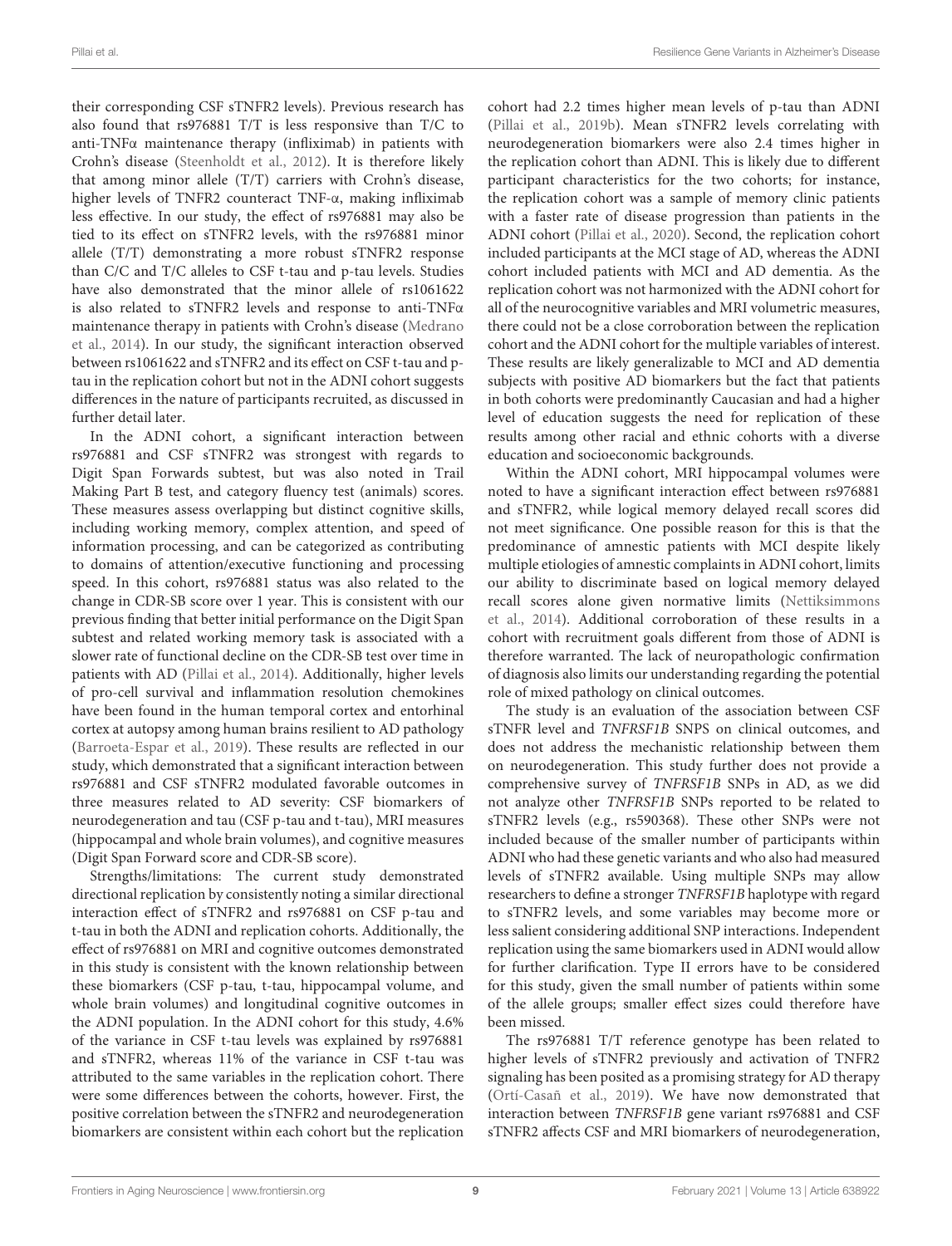cognitive profiles, and rate of functional decline over 1 year. These results provide important information regarding the molecular characterization of AD phenotypes and suggest that this genotypic variant could be used as a marker of resilience in AD. Independent confirmation of these results in other cohorts with mutidomain AD biomarkers is warranted.

### DATA AVAILABILITY STATEMENT

The datasets presented in this study can be found in online repositories. The names of the repository/repositories and accession number(s) can be found at: [http://adni.loni.usc.](http://adni.loni.usc.edu/) [edu/,](http://adni.loni.usc.edu/) genetic-data.

#### ETHICS STATEMENT

The studies involving human participants were reviewed and approved by Cleveland Clinic Institutional Review Board ADNI Individual Site Institutional Review Board. The ethics committee waived the requirement of written informed consent for participation.

# AUTHOR CONTRIBUTIONS

JP: obtained funding for research project, organization of research project, execution of research project, design the statistical analysis, execution of statistical analysis, and writing the first draft of manuscript preparation. GB: execution of research project, review and critique of statistical analysis, and review and critique of manuscript preparation. MK: execution of research project and review and critique of manuscript preparation. JB: design the statistical analysis and review and critique of manuscript preparation. CB, WB, and JL: review and critique of statistical analysis and review and critique of manuscript preparation. LB: organization of research project, review and critique of statistical analysis, and review and critique of manuscript preparation. All authors contributed to the article and approved the submitted version.

#### FUNDING

The Funding was provided by 2018-AARG-592251 Alzheimer's Association, NIA K23AG055685, 1P30 AG062428-01, Keep Memory Alive Foundation and the Jane and Lee Seidman Fund. Research reported in this publication was supported by the National Institute On Aging of the National Institutes

#### **REFERENCES**

<span id="page-9-1"></span>Albert, M. S., DeKosky, S. T., Dickson, D., Dubois, B., Feldman, H. H., Fox, N. C., et al. (2011). The diagnosis of mild cognitive impairment due to Alzheimer's disease: recommendations from the National Institute on Aging-Alzheimer's Association workgroups on diagnostic guidelines for Alzheimer's disease. Alzheimers Dement. 7, 270–279. doi: [10.1016/j.jalz.2011.03.008](https://doi.org/10.1016/j.jalz.2011.03.008)

of Health under Award Number K23AG055685. The content is solely the responsibility of the authors and does not necessarily represent the official views of the National Institutes of Health. JP was a program participant of the Research Education Component of the Cleveland Alzheimer's Disease Research Center supported by NIA P30 AG062428. Data collection and sharing for this project was funded by the Alzheimer's Disease Neuroimaging Initiative (ADNI) (National Institutes of Health Grant U01 AG024904) and DOD ADNI (Department of Defense award number W81XWH-12-2-0012). ADNI was funded by the National Institute on Aging, the National Institute of Biomedical Imaging and Bioengineering, and through generous contributions from the following: AbbVie, Alzheimer's Association; Alzheimer's Drug Discovery Foundation; Araclon Biotech; BioClinica, Inc.; Biogen; Bristol-Myers Squibb Company; CereSpir, Inc.; Cogstate; Eisai Inc.; Elan Pharmaceuticals, Inc.; Eli Lilly and Company; EuroImmun; F. Hoffmann-La Roche Ltd and its affiliated company Genentech, Inc.; Fujirebio; GE Healthcare; IXICO Ltd.; Janssen Alzheimer Immunotherapy Research & Development, LLC.; Johnson & Johnson Pharmaceutical Research & Development LLC.; Lumosity; Lundbeck; Merck & Co., Inc.; Meso Scale Diagnostics, LLC.; NeuroRx Research; Neurotrack Technologies; Novartis Pharmaceuticals Corporation; Pfizer Inc.; Piramal Imaging; Servier; Takeda Pharmaceutical Company; and Transition Therapeutics. The Canadian Institutes of Health Research is providing funds to support ADNI clinical sites in Canada. Private sector contributions are facilitated by the Foundation for the National Institutes of Health [\(www.fnih.org\)](http://www.fnih.org). The grantee organization is the Northern California Institute for Research and Education, and the study is coordinated by the Alzheimer's Therapeutic Research Institute at the University of Southern California. ADNI data are disseminated by the Laboratory for Neuro Imaging at the University of Southern California.

### ACKNOWLEDGMENTS

We thank the patients and families who took part in the replication cohort at Cleveland Clinic Lou Ruvo Center for Brain Health and Megan Griffiths and Dennis Lal for editorial support.

#### SUPPLEMENTARY MATERIAL

<span id="page-9-2"></span>The Supplementary Material for this article can be found [online at: https://www.frontiersin.org/articles/10.3389/fnagi.](https://www.frontiersin.org/articles/10.3389/fnagi.2021.638922/full#supplementary-material) 2021.638922/full#supplementary-material

- <span id="page-9-0"></span>Arenaza-Urquijo, E. M., and Vemuri, P. (2018). Resistance vs resilience to Alzheimer disease: clarifying terminology for preclinical studies. Neurology 90, 695–703. doi: [10.1212/WNL.0000000000005303](https://doi.org/10.1212/WNL.0000000000005303)
- <span id="page-9-3"></span>Barroeta-Espar, I., Weinstock, L. D., Perez-Nievas, B. G., Meltzer, A. C., Siao Tick Chong, M., Amaral, A. C., et al. (2019). Distinct cytokine profiles in human brains resilient to Alzheimer's pathology. Neurobiol. Dis. 121, 327–337. doi: [10.1016/j.nbd.2018.10.009](https://doi.org/10.1016/j.nbd.2018.10.009)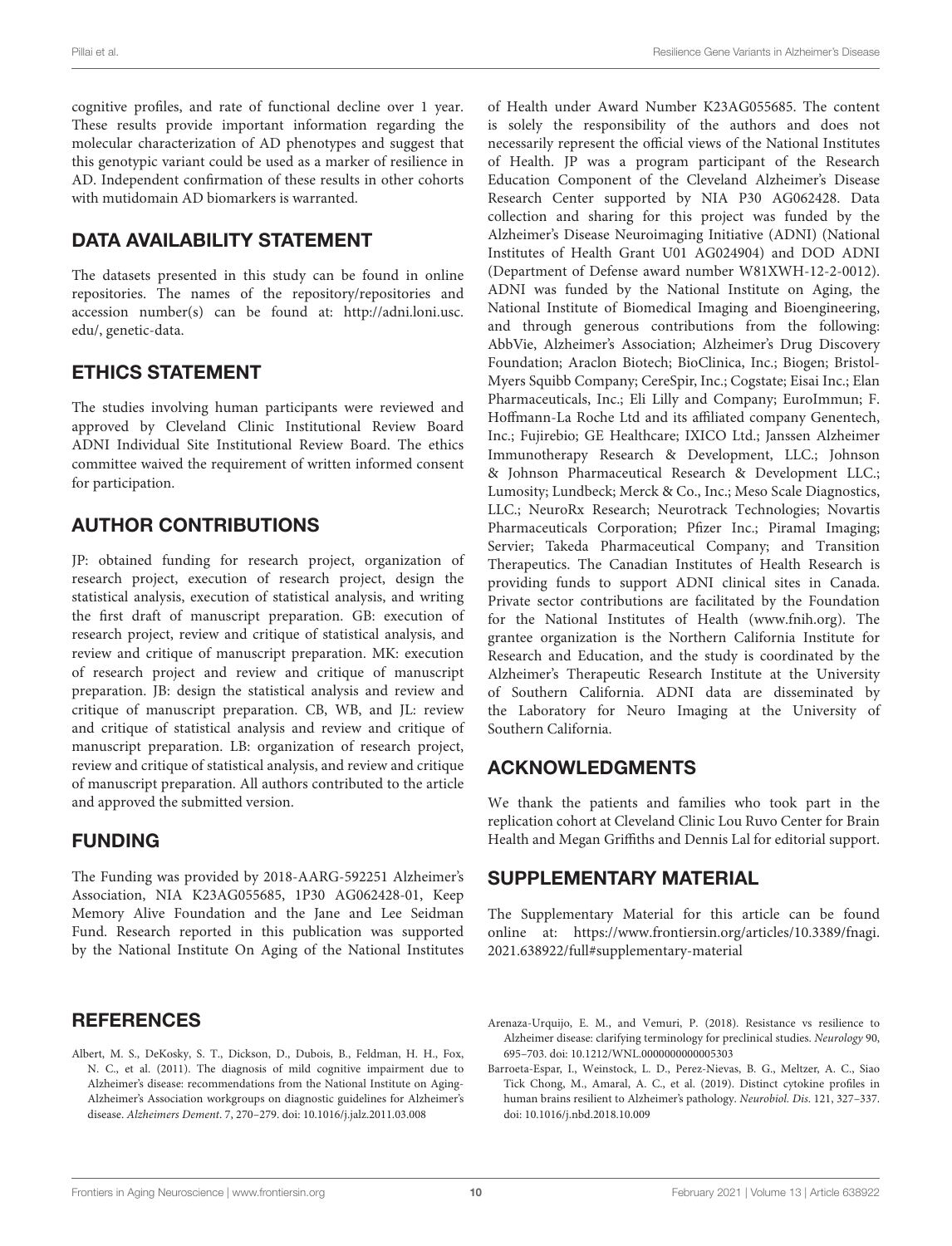- <span id="page-10-27"></span>Beattie, E. C., Stellwagen, D., Morishita, W., Bresnahan, J. C., Ha, B. K., Von Zastrow, M., et al. (2002). Control of synaptic strength by glial TNFalpha. Science 295, 2282–2285. doi: [10.1126/science.1067859](https://doi.org/10.1126/science.1067859)
- <span id="page-10-22"></span>Bekris, L. M., Millard, S. P., Galloway, N. M., Vuletic, S., Albers, J. J., Li, G., et al. (2008). Multiple SNPs within and surrounding the apolipoprotein E gene influence cerebrospinal fluid apolipoprotein E protein levels. J. Alzheimers Dis. 13, 255–266. doi: [10.3233/JAD-2008-13303](https://doi.org/10.3233/JAD-2008-13303)
- <span id="page-10-17"></span>Biffi, A., Anderson, C. D., Desikan, R. S., Sabuncu, M., Cortellini, L., Schmansky, N., et al. (2010) Genetic variation and neuroimaging measures in Alzheimer disease. Arch. Neurol. 67, 677–685. doi: [10.1001/archneurol.2010.108](https://doi.org/10.1001/archneurol.2010.108)
- <span id="page-10-16"></span>Cohen-Woods, S., Fisher, H. L., Ahmetspahic, D., Douroudis, K., Stacey, D., Hosang, G. M., et al. (2018). Interaction between childhood maltreatment on immunogenetic risk in depression: discovery and replication in clinical case-control samples. Brain Behav. Immun. 67, 203–210. doi: [10.1016/j.bbi.2017.08.023](https://doi.org/10.1016/j.bbi.2017.08.023)
- <span id="page-10-11"></span>DeBerge, M. P., Ely, K. H., Wright, P. F., Thorp, E. B., and Enelow, R. I. (2015). Shedding of TNF receptor 2 by effector  $CD8^+$  T cells by ADAM17 is important for regulating TNF-α availability during influenza infection. J. Leukoc. Biol. 98, 423–434. doi: [10.1189/jlb.3A0914-432RR](https://doi.org/10.1189/jlb.3A0914-432RR)
- <span id="page-10-26"></span>Deming, Y., Filipello, F., Cignarella, F., Cantoni, C., Hsu, S., Mikesell, R., et al. (2019). The MS4A gene cluster is a key modulator of soluble TREM2 and Alzheimer's disease risk. Sci. Transl. Med. 11:eaau2291. doi: [10.1126/scitranslmed.aau2291](https://doi.org/10.1126/scitranslmed.aau2291)
- <span id="page-10-10"></span>Dong, Y., Fischer, R., Naudé P. J., Maier, O., Nyakas, C., Duffey, M., et al. (2016). Essential protective role of tumor necrosis factor receptor 2 in neurodegeneration. Proc. Natl. Acad. Sci. U.S.A. 113, 12304–12309. doi: [10.1073/pnas.1605195113](https://doi.org/10.1073/pnas.1605195113)
- <span id="page-10-0"></span>Dubois, B., Feldman, H. H., Jacova, C., Hampel, H., Molinuevo, J. L., Blennow, K., et al. (2014). Advancing research diagnostic criteria for Alzheimer's disease: the IWG-2 criteria. Lancet Neurol. 13, 614–629. doi: [10.1016/S1474-4422\(14\)70090-0](https://doi.org/10.1016/S1474-4422(14)70090-0)
- <span id="page-10-33"></span>Dumitrescu, L., Mahoney, E. R., Mukherjee, S., Lee, M. L., Bush, W. S., Engelman, C. D., et al. (2020) Genetic variants and functional pathways associated with resilience to Alzheimer's disease. Brain 143, 2561–2575. doi: [10.1093/brain/awaa209](https://doi.org/10.1093/brain/awaa209)
- <span id="page-10-28"></span>Ellwardt, E., Pramanik, G., Luchtman, D., Novkovic, T., Jubal, E. R., Vogt, J., et al. (2018). Maladaptive cortical hyperactivity upon recovery from experimental autoimmune encephalomyelitis. Nat. Neurosci. 21, 1392–1403. doi: [10.1038/s41593-018-0193-2](https://doi.org/10.1038/s41593-018-0193-2)
- <span id="page-10-12"></span>Fairfax, B. P., Davenport, E. E., Makino, S., Hill, A. V., Vannberg, F. O., and Knight, J. C. (2011). A common haplotype of the TNF receptor 2 gene modulates endotoxin tolerance. J. Immunol. 186, 3058–3065. doi: [10.4049/jimmunol.1001791](https://doi.org/10.4049/jimmunol.1001791)
- <span id="page-10-32"></span>Fischer, R., Kontermann, R. E., and Pfizenmaier, K. (2020). Selective targeting of TNF receptors as a novel therapeutic approach. Front. Cell. Dev. Biol. 8:401. doi: [10.3389/fcell.2020.00401](https://doi.org/10.3389/fcell.2020.00401)
- <span id="page-10-9"></span>Fischer, R., Maier, O., Siegemund, M., Wajant, H., Scheurich, P., and Pfizenmaier, K. (2011). A TNF receptor 2 selective agonist rescues human neurons from oxidative stress-induced cell death. PLoS ONE 6:e27621. doi: [10.1371/journal.pone.0027621](https://doi.org/10.1371/journal.pone.0027621)
- <span id="page-10-20"></span>Folstein, M. F., Folstein, S. E., and McHugh, P. R. (1975). "Mini-mental state". A practical method for grading the cognitive state of patients for the clinician. J Psychiatr Res. 12, 189–198. doi: [10.1016/0022-3956\(75\)90026-6](https://doi.org/10.1016/0022-3956(75)90026-6)
- <span id="page-10-14"></span>Glossop, J. R., Dawes, P. T., Nixon, N. B., and Mattey, D. L. (2005). Polymorphism in the tumour necrosis factor receptor II gene is associated with circulating levels of soluble tumour necrosis factor receptors in rheumatoid arthritis. Arthritis Res. Ther. 7:R1227–R1234. doi: [10.1186/ar1816](https://doi.org/10.1186/ar1816)
- <span id="page-10-3"></span>Hohman, T. J., Koran, M. E., Thornton-Wells, T. A., and Alzheimer's Disease Neuroimaging Initiative. (2014). Genetic modification of the relationship between phosphorylated tau and neurodegeneration. Alzheimers Dement. 10, 637–645.e1. doi: [10.1016/j.jalz.2013.12.022](https://doi.org/10.1016/j.jalz.2013.12.022)
- <span id="page-10-18"></span>Jack, C. R. Jr., Bernstein, M. A., Fox, N. C., Thompson, P., Alexander, G., Harvey, D., et al. (2008). The Alzheimer's Disease Neuroimaging Initiative (ADNI): MRI methods. J. Magn. Reson. Imaging 27, 685–691. doi: [10.1002/jmri.21049](https://doi.org/10.1002/jmri.21049)
- <span id="page-10-31"></span>Kanehisa, M., Sato, Y., Kawashima, M., Furumichi, M., and Tanabe, M. (2016). KEGG as a reference resource for gene and protein annotation. Nucleic Acids Res. 44, D457–D462. doi: [10.1093/nar/gkv1070](https://doi.org/10.1093/nar/gkv1070)
- <span id="page-10-19"></span>Kaplan, E., Goodglass, H., and Weintraub, S. (1983). Boston Naming Test. Philadelphia, PA: Lea and Febiger.
- <span id="page-10-25"></span>Kunkle, B. W., Grenier-Boley, B., Sims, R., Bis, J. C., Damotte, V., Naj, A. C., et al. (2019) Genetic meta-analysis of diagnosed Alzheimer's disease identifies new risk loci and implicates Aβ, tau, immunity and lipid processing. Nat. Genet. 51, 414–430. doi: [10.1038/s41588-019-0358-2](https://doi.org/10.1038/s41588-019-0358-2)
- <span id="page-10-4"></span>Louwersheimer, E., Wolfsgruber, S., Espinosa, A., Lacour, A., Heilmann-Heimbach, S., Alegret, M., et al. (2016). Alzheimer's disease risk variants modulate endophenotypes in mild cognitive impairment. Alzheimers Dement. 12, 872–881. doi: [10.1016/j.jalz.2016.01.006](https://doi.org/10.1016/j.jalz.2016.01.006)
- <span id="page-10-13"></span>Machiela, M. J., and Chanock, S. J. (2015). LDlink: a web-based application for exploring population-specific haplotype structure and linking correlated alleles of possible functional variants. Bioinformatics 31, 3555–3557. doi: [10.1093/bioinformatics/btv402](https://doi.org/10.1093/bioinformatics/btv402)
- <span id="page-10-30"></span>Marchetti, L., Klein, M., Schlett, K., Pfizenmaier, K., and Eisel, U. L. (2004). Tumor necrosis factor (TNF)-mediated neuroprotection against glutamate-induced excitotoxicity is enhanced by N-methyl-D-aspartate receptor activation. Essential role of a TNF receptor 2-mediated phosphatidylinositol 3 kinase-dependent NF-kappa B pathway. J. Biol. Chem. 279, 32869–32881. doi: [10.1074/jbc.M311766200](https://doi.org/10.1074/jbc.M311766200)
- <span id="page-10-15"></span>Medrano, L. M., Taxonera, C., Márquez, A., Barreiro-de Acosta, M., Gómez-García, M., González-Artacho, C., et al. (2014). Role of TNFRSF1B polymorphisms in the response of Crohn's disease patients to infliximab. Hum. Immunol. 75, 71–75. doi: [10.1016/j.humimm.2013.09.017](https://doi.org/10.1016/j.humimm.2013.09.017)
- <span id="page-10-21"></span>Morris, J. C. (1993). The Clinical Dementia Rating (CDR): current version and scoring rules. Neurology 43, 2412–2414. doi: [10.1212/WNL.43.11.2412-a](https://doi.org/10.1212/WNL.43.11.2412-a)
- <span id="page-10-23"></span>Nasreddine, Z. S., Phillips, N. A., Bédirian, V., Charbonneau, S., Whitehead, V., Collin, I., et al. (2005). The Montreal Cognitive Assessment, MoCA: a brief screening tool for mild cognitive impairment. J. Am. Geriatr. Soc. 53, 695–699. doi: [10.1111/j.1532-5415.2005.53221.x](https://doi.org/10.1111/j.1532-5415.2005.53221.x)
- <span id="page-10-5"></span>Negash, S., Wilson, R. S., Leurgans, S. E., Wolk, D. A., Schneider, J. A., Buchman, A. S., et al. (2013). Resilient brain aging: characterization of discordance between Alzheimer's disease pathology and cognition. Curr. Alzheimer Res. 10, 844–851. doi: [10.2174/15672050113109990157](https://doi.org/10.2174/15672050113109990157)
- <span id="page-10-35"></span>Nettiksimmons, J., DeCarli, C., Landau, S., Beckett, L., and Alzheimer's Disease Neuroimaging Initiative. (2014). Biological heterogeneity in ADNI amnestic mild cognitive impairment. Alzheimers Dement. 10, 511–521.e1. doi: [10.1016/j.jalz.2013.09.003](https://doi.org/10.1016/j.jalz.2013.09.003)
- <span id="page-10-36"></span>Ortí-Casañ, N., Wu, Y., Naudé P. J. W., De Deyn, P. P., Zuhorn, I. S., and Eisel, U. L. M. (2019). Targeting TNFR2 as a novel therapeutic strategy for Alzheimer's disease. Front. Neurosci. 13:49. doi: [10.3389/fnins.2019.00049](https://doi.org/10.3389/fnins.2019.00049)
- <span id="page-10-29"></span>Pape, K., Tamouza, R., Leboyer, M., and Zipp, F. (2019). Immunoneuropsychiatry - novel perspectives on brain disorders. Nat. Rev. Neurol. 15, 317-328. doi: [10.1038/s41582-019-0174-4](https://doi.org/10.1038/s41582-019-0174-4)
- <span id="page-10-6"></span>Perry, V. H., Nicoll, J. A., and Holmes, C. (2010). Microglia in neurodegenerative disease. Nat. Rev. Neurol. 6, 193–201. doi: [10.1038/nrneurol.2010.17](https://doi.org/10.1038/nrneurol.2010.17)
- <span id="page-10-7"></span>Pillai, J. A., Bena, J., Bebek, G., Bekris, L. M., Bonner-Jackson, A., Kou, L., et al. (2020). Inflammatory pathway analytes predicting rapid cognitive decline in MCI stage of Alzheimer's disease. Ann. Clin. Transl. Neurol. 7, 1225–1239. doi: [10.1002/acn3.51109](https://doi.org/10.1002/acn3.51109)
- <span id="page-10-2"></span>Pillai, J. A., Bonner-Jackson, A., Bekris, L. M., Safar, J., Bena, J., and Leverenz, J. B. (2019a). Highly elevated cerebrospinal fluid total tau level reflects higher likelihood of non-amnestic subtype of Alzheimer's Disease. J. Alzheimers Dis. 70, 1051–1058. doi: [10.3233/JAD-190519](https://doi.org/10.3233/JAD-190519)
- <span id="page-10-34"></span>Pillai, J. A., Bonner-Jackson, A., Walker, E., Mourany, L., and Cummings, J. L. (2014). Higher working memory predicts slower functional decline in autopsyconfirmed Alzheimer's disease. Dement. Geriatr. Cogn. Disord. 38, 224–233. doi: [10.1159/000362715](https://doi.org/10.1159/000362715)
- <span id="page-10-8"></span>Pillai, J. A., Maxwell, S., Bena, J., Bekris, L. M., Rao, S. M., Chance, M., et al. (2019b). Key inflammatory pathway activations in the MCI stage of Alzheimer's disease. Ann. Clin. Transl. Neurol. 6, 1248–1262. doi: [10.1002/acn3.50827](https://doi.org/10.1002/acn3.50827)
- <span id="page-10-1"></span>Risacher, S. L., Anderson, W. H., Charil, A., Castelluccio, P. F., Shcherbinin, S., et al. (2017). Alzheimer disease brain atrophy subtypes are associated with cognition and rate of decline. Neurology 89, 2176–2186. doi: [10.1212/WNL.0000000000004670](https://doi.org/10.1212/WNL.0000000000004670)
- <span id="page-10-24"></span>RStudio Team. (2020). RStudio: Integrated Development for R. RStudio. Boston, MA: PBC. Available online at:<http://www.rstudio.com/>